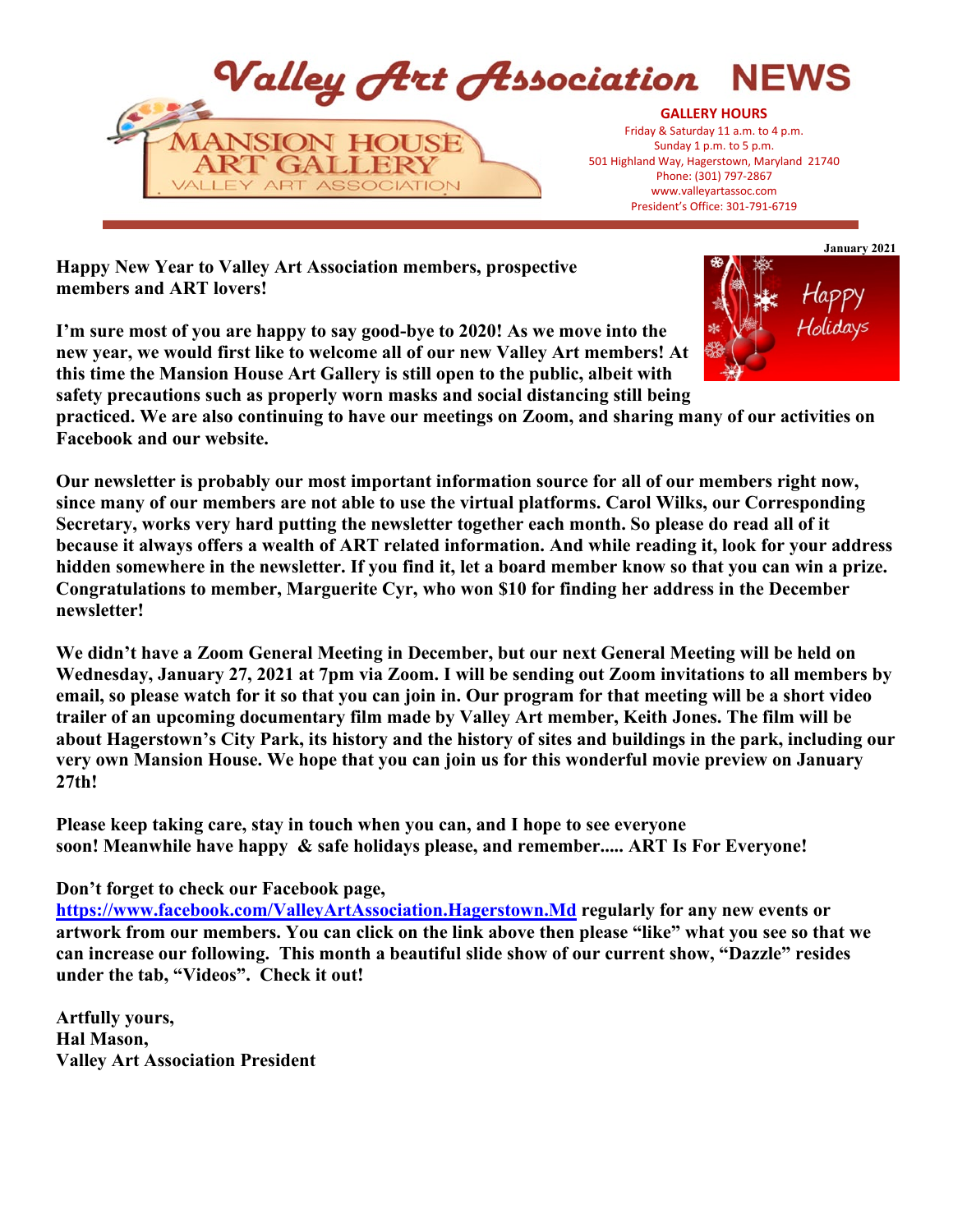# **Below are the shows for the remainder of 2020. Dates for 2021 are to be determined.**

| <b>Month</b>                          | Title/Exhibitor                                                                         | <b>Drop Off Dates</b> | Opening                 | <b>Closing</b>          | <b>Pick Up Date</b> |
|---------------------------------------|-----------------------------------------------------------------------------------------|-----------------------|-------------------------|-------------------------|---------------------|
| December 2020-<br><b>January 2021</b> | Dazzle*                                                                                 | November 27-29        | <b>December 4, 2020</b> | <b>January 31, 2021</b> | February 2,<br>2021 |
| February                              | Love (life, person,<br>place)                                                           |                       |                         |                         |                     |
| March                                 | <b>Spring Fever</b>                                                                     |                       |                         |                         |                     |
| <b>April</b>                          | Oil and Water*                                                                          |                       |                         |                         |                     |
| <b>May</b>                            | <b>Favorite Pets</b>                                                                    |                       |                         |                         |                     |
| June/July                             | <b>Summer's Dream</b>                                                                   |                       |                         |                         |                     |
| <b>August</b>                         | <b>Driven to Abstraction</b>                                                            |                       |                         |                         |                     |
| September                             | <b>Ann Williams'</b><br>Garden                                                          |                       |                         |                         |                     |
| October                               | Three Gals and a Guy<br>(Hal and Donna<br>Mason, Carol Miller,<br><b>Marilyn Eavey)</b> |                       |                         |                         |                     |
| <b>November</b>                       | <b>Memories</b><br><b>Disappearing</b>                                                  |                       |                         |                         |                     |
| December 2021-<br>January 2022        | <b>Winter Wonderland</b>                                                                |                       |                         |                         |                     |

**\*Waynesboro Studio Arts Club group show - workshop students of David Good and Fritz Biggs**

#### **2021 ART IN THE HALLWAY Meritus Health Center**

| <b>Month</b>     | <b>Name</b>                           |
|------------------|---------------------------------------|
| <b>January</b>   | <b>Mary Thompson</b>                  |
| <b>February</b>  | <b>Lily Ramos</b>                     |
| March            | <b>Marilyn Pontius</b>                |
| April            | <b>Cory Kerr &amp; Martin Nikirk</b>  |
| <b>May</b>       | <b>Carol Gwinn &amp; Bonita Conry</b> |
| June             | Victoria Baker                        |
| July             | <b>Chris Shingler</b>                 |
| <b>August</b>    | <b>Jeff Jones</b>                     |
| <b>September</b> | Donna Bingaman                        |
| October          | Carol A. Wofensberger                 |
| <b>November</b>  | <b>Nicole Troup</b>                   |
| <b>December</b>  | Denny Bingaman                        |

#### **Member Activities**

**Selected Works of (the late) Marguerite E Cyr will be displayed for sale in the Hall Gallery of the Washington County Arts Council from January 7 - February 2, 2021. There is a tentative reception scheduled for January 7 from 5-7. Brian Truesdale will be co-exhibiting in the Main Gallery. On January 9th there will be a virtual exhibit. Please plan stop by or visit the show virtually.**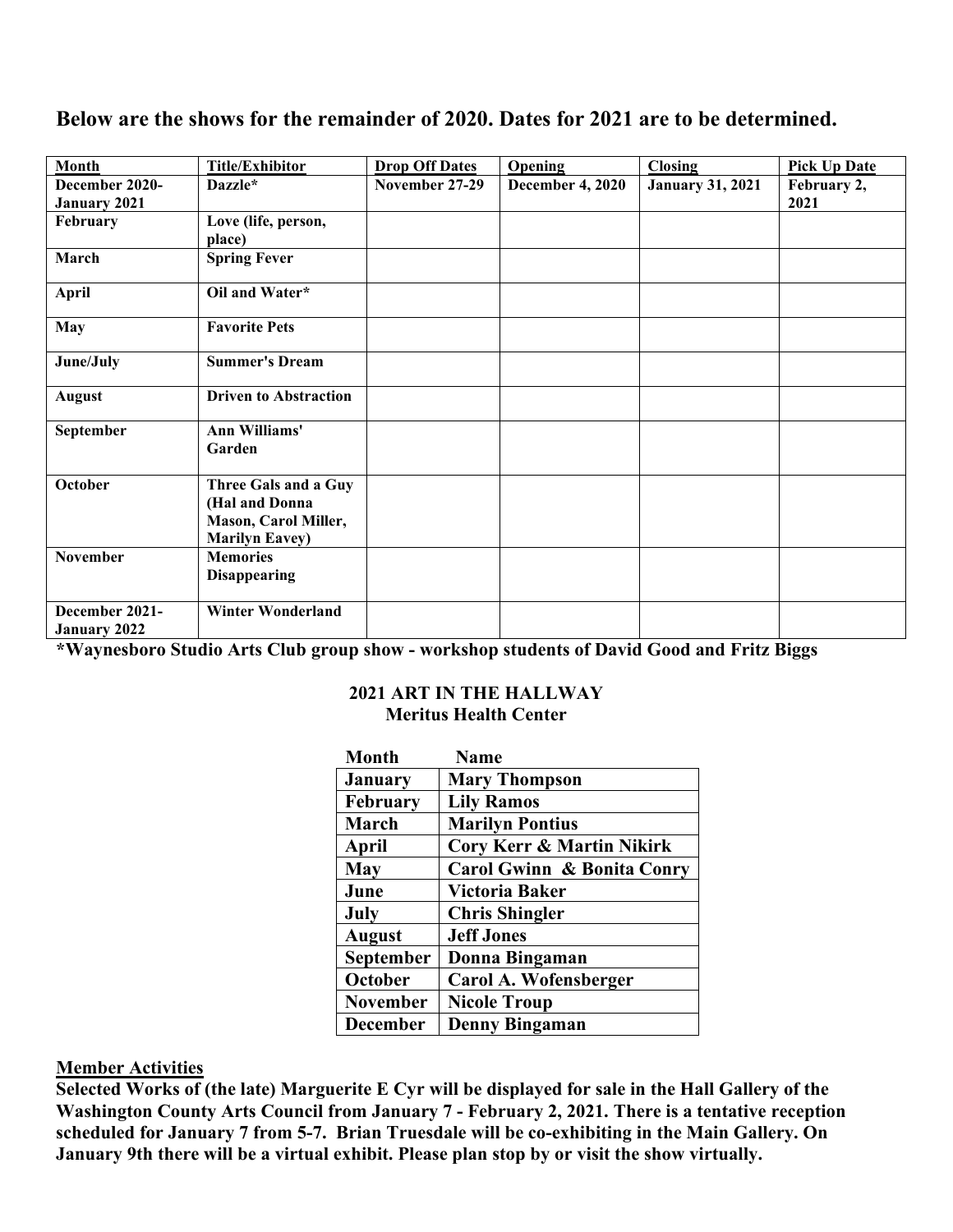**Valley Art will now be featuring our members on Facebook! If you are interested in being the "Featured Valley Art Association Member" on Valley Art Association's Facebook page, or have an album with up to a maximum of 5 photos of your work, please email editor, JEN MARTIN at jenmartin72@outlook.com and she will be glad to work with you about your feature. Other VAA FB editors are : Sue Parker at scp2art@gmail.com, Carol Wilks at cawilks44@gmail.com, and John Mullican at johnnmullican@gmail.com. They are available to post other articles of interest to members on FB as well.**

**Please visit our partner in the arts, the Washington County Arts Council, Inc. either in person at 34 S. Potomac St., Hagerstown, Md 21740, Phone number (301) 791-3132, <http://www.washingtoncountyarts.com/> or Washington County Arts Council, Inc. on Facebook. Recently in the Washington County Arts Council Community show, 11 Valley Art members' works are featured through January 5th. Elaine Wolfe won " Best Of Show". Congratulations to you all! Following are the Valley Art members who participated: Linda Barnhart Patricia Boyst Eric Carter Brittany Clark Vern Danielson Marilyn Eavey Laura Lewis Shindle Marilyn Pontius Chris Shingler Elaine Wolfe**

### **Figure-Drawing Sessions**

**Stephen Wright**

Due to the marked surge of COVID cases, live figure-drawing sessions at the Mansion House have been postponed. The professional art models group, the DC Art Models Collective (DCAMC), is offering to work with the Valley Art Association to have **custom online figure-drawing session or sessions**. If you are interested in our organizing customized online sessions, please contact Elaine Wolfe at **valleyartinfo@gmail.com** or call 304-261-9583 (no text).

In order to join in the DCAMC's regular sessions, contact them directly through LiiLii Seniura, Artist and Artist's Model, 410-412-0048 or find her online at **<http://www.liiliifish.com/>** or Instagram @liiliiarts@liiliifish. They provide a wide variety of models and types of session (e.g., one hour lunchtime gesture, evening portrait, etc., individual sessions).

#### **Zoom Classes and Online Mentoring and Other Resources**

#### **Michael Timothy Davis**

Michael Timothy Davis Figure Drawing/portrait on Zoom. \$35 per 3 hour session. Classes will be started once the minimum number of artists is reached. For details and to register, contact Elaine Wolfe at **[valleyartinfo@gmail.com](mailto:valleyartinfo@gmail.com)** or 304-261-9583.

## **Nicole Troup**

Evening Zoom classes will be offered this March/April. Details will be available soon. For information/to register, contact Elaine as above.

## **Hans Guerin and his artist wife, Beth Loiselle,**

Offering Online Mentoring: see their website, **<http://www.hansguerin.com/>** for details.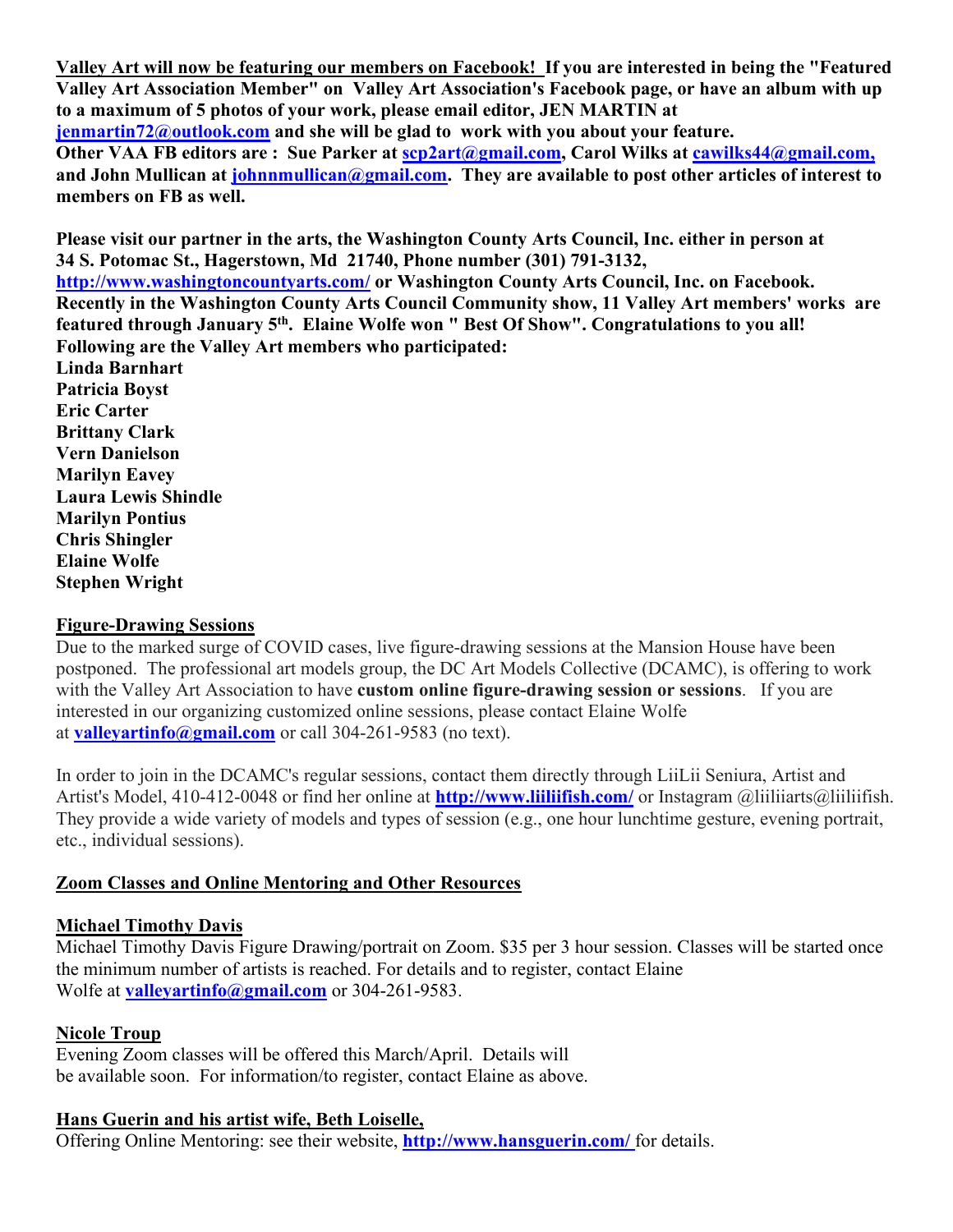**The New Masters Academy**. Another resource for poses/models online: The website is **[http://www.nma.art/.](http://www.nma.art/)**

### **Current and Future Exhibitions**

**The Washington County Museum of Fine Arts** currently has two exhibitions ongoing which offer huge pleasure - and there is absolutely *no* problem in regard to social distancing, as I found when visiting the Museum twice in recent weeks:

The Dutch Golden Age - prints by Rembrandt and his Contemporaries, until January 24, 2021 - a rare treat to study Rembrandt's work, and the work of other artists including some beautiful studies by other artists of Rembrandt's work.

Jan Brett - Children's Book Illustrator and Writer, until January 10th - this exhibit was a revelation and pure delight in every respect! Stunning.

**The Museum of Shenandoah Valley** in Winchester, VA. February 20-August 8, 2021: Norman Rockwell's America - from the National Museum of American Illustration, Newport, RI, including original works spanning six decades along with the Four Freedom posters and vintage Saturday Evening Post covers.

### **Message from Our Historian**

Happy Holiday Season everyone.

I would like to extend a welcome to the members that have newly joined the VAA in 2020. Also, a thank you to all of the long-term members that have hung in there during this most unusual year. Let us appreciate our VAA Officers that did such a remarkable job of guiding our Association through this difficult journey called 2020. All of you are demonstrating 21130 Roy's Lane your passion to create art and support each other. Well done! Let's put this one in the book, call it history and launch a new chapter for our Valley Art association. Should you have any art-related articles, notices of awards, photos or other information that you feel is pertinent to the VAA and your artistic endeavors, please let them at the Mansion House Gallery desk. Place your name and date upon the item and I will enter them into the VAA archives. Please leave clippings, photos, information or other appropriate items that you would like to have placed into our archives at the Mansion House Gallery desk. Please place your name and the date of the event unto the item. Thank you for your help. In addition, I urge you to take advantage of this opportunity to participate and help shape the VAA's history by using ZOOM, the newest VAA tool. Hope to see your smiling faces soon! Roy Tressler

Historian

## **42 West Arts Gallery Fine Arts and Crafts 42 West Main Street is open for business!**

**Fridays 5 – 8 and Saturdays 10am-2pm** 

**Come in and browse or make a purchase from local artists, and fine craftsmen. All work is handmade by local artisans. We have art classes and demonstrations every week from our artists. Donna Bingaman offers painting classes every week of the year on Wednesdays from 12 - 3pm. Classes are temporarily on hold because of Covid 19. They are hoping to resume as soon as possible. Guest Artists are Evie Cook, whose work is in still life subjects, birds, animals and studies in oil painting; and Jean Harshman, whose subjects range from landscapes to florals and animals in watercolor, colored pencil and acrylics. Evie and Jean will be doing a two person featured artists' show for the months of January and February. They will be having an opening reception Friday January 8th from 4:30 - 6:30 pm.**